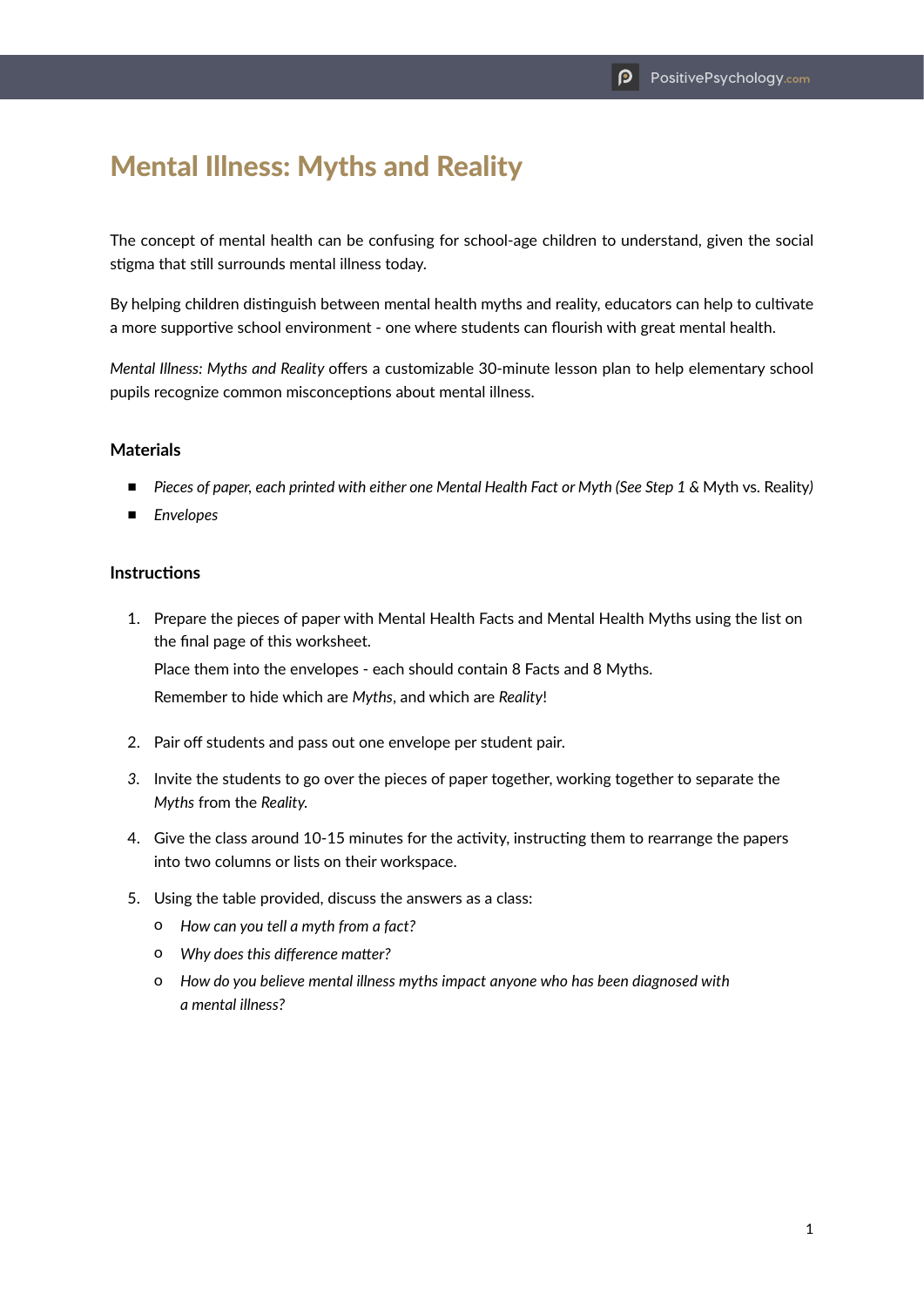## **Myth vs. Reality**

| <b>Myth</b>                                                                                                                                                    | <b>Reality</b>                                                                                                                                                                                                                                                                                                                                                                                                                                                         |
|----------------------------------------------------------------------------------------------------------------------------------------------------------------|------------------------------------------------------------------------------------------------------------------------------------------------------------------------------------------------------------------------------------------------------------------------------------------------------------------------------------------------------------------------------------------------------------------------------------------------------------------------|
| Mental health illnesses are something<br>that only adults suffer from.                                                                                         | Mental illness can occur in anyone, regardless of their age.<br>Children and teenagers can also develop mental health<br>conditions, such as anxiety, depression, or panic disorders.                                                                                                                                                                                                                                                                                  |
| People with a mental illness will struggle<br>with work, study, and life in general.                                                                           | Mental illnesses can sometimes make different things<br>more difficult. This may include studies, home life, and<br>professional work - but there's always help available.<br>Often, it helps to talk to other people when you are feeling<br>confused or overwhelmed about what to do. Try to think of<br>things that help you relax, cheer up, and even things that<br>make you feel sad or stressed.<br>How can you do more or less of these things to feel better? |
| Having a mental illness makes life<br>much more difficult. It's tough to live<br>independently when you're an adult,<br>to look after yourself or find a home. | Not all mental health conditions are the same.<br>Living with a mental health illness, or being diagnosed with<br>a mental health disorder, will not necessarily prevent you<br>from living on your own, looking after yourself, or finding<br>your own place to live.                                                                                                                                                                                                 |
| Mental illnesses are for life. There is<br>no recovery.                                                                                                        | People with mental health complications recover all the<br>time, and no two illnesses are alike.<br>Some find it helpful to talk to a professional, such as a<br>therapist, while others find support in talking to friends or<br>family. Being diagnosed with a mental health illness does<br>not mean you will struggle with it all your life - with advice<br>and treatment, you can feel better.                                                                   |
| There's no point in talking about mental<br>illnesses. Medicine is the best and only<br>way to feel better.                                                    | Just like with physical complications, mental illnesses<br>require more than medication alone.<br>If you catch a cold, for example, antibiotics will help - but so<br>will a healthy diet and rest.<br>Managing and recovering from mental health issues<br>involves seeking help and talking to others. With patience<br>and support, you can feel better.                                                                                                            |
| Mental illnesses make people violent,<br>aggressive, and dangerous.                                                                                            | More often than not, people living with mental health<br>issues are not dangerous or violent.<br>In reality, those with mental health complications are more<br>likely to be victims of bullying or abuse.                                                                                                                                                                                                                                                             |
| Some minorities are more vulnerable to<br>mental illness than others.                                                                                          | Anyone can be diagnosed with a mental health<br>complication, regardless of their race, gender, religious<br>background, or where they live.                                                                                                                                                                                                                                                                                                                           |